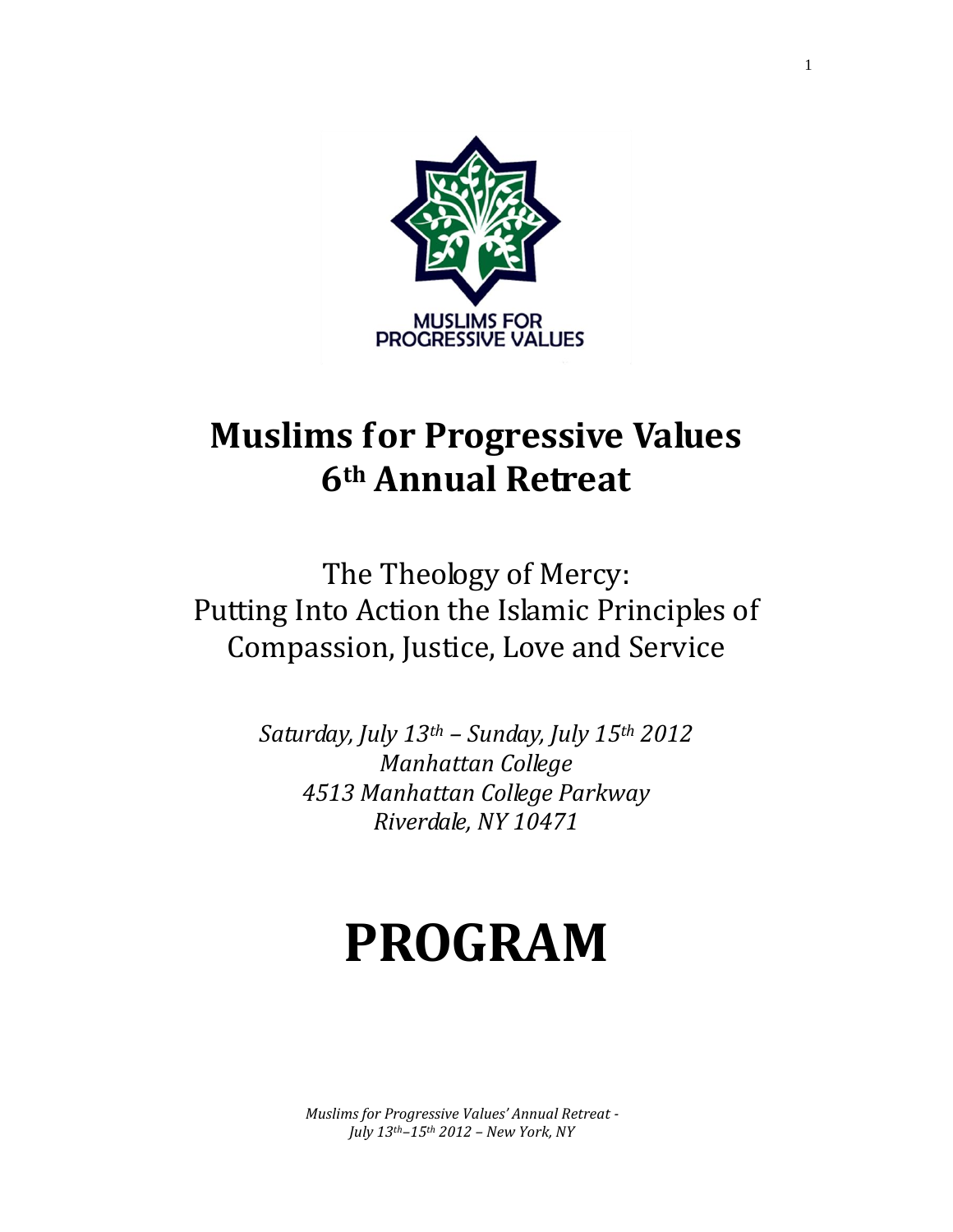

MANY THANKS TO OUR SPONSOR:

Manhattan College 4513 Manhattan College Parkway Riverdale, NY 10471

And A Special Thanks To

Dr. Mehnaz M. Afridi Assistant Professor of Religious Studies Director: Holocaust, Genocide, and Interfaith Education Center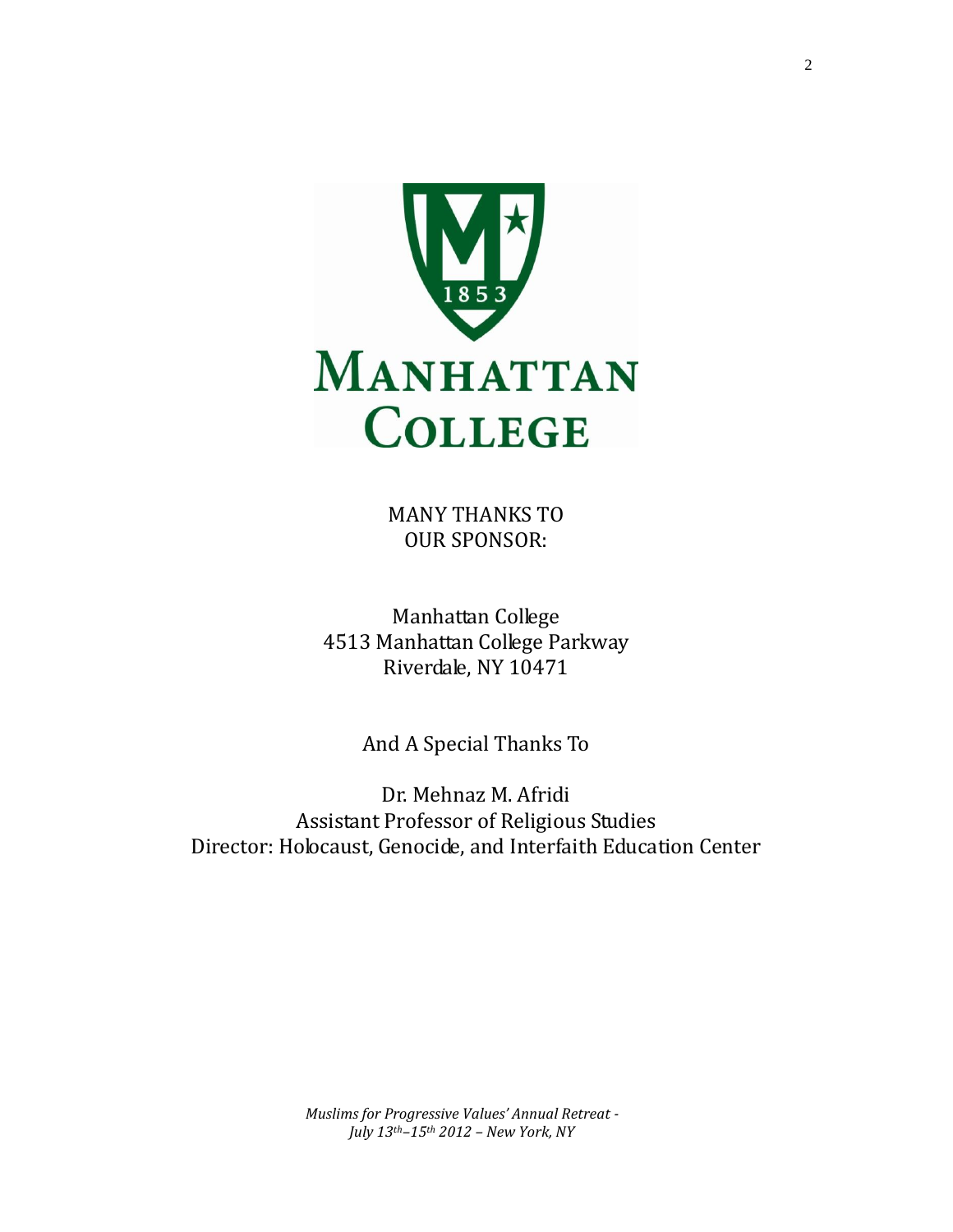# Goals for this year's retreat:

To recognize, embrace and learn from the diversity present within our community.

To further develop our identity as progressive Muslims, both collectively and individually.

> To create new friendships and networks of support and kinship.

To engage in meaningful dialogue around concerns facing our community.

To empower each other with vision, clarity and a sense of purpose.

To deepen our spirituality and commitment to social justice, while recognizing the various forms in which that may manifest for each of us.

# Basic Community Agreements

We will be spending a lot of time together this weekend, sharing personal stories, lots of laughs, and bonding as a group. In order to create a safe and welcoming space, we would like to outline a few basic community agreements. We will build upon these agreements together as a group during our first session on Saturday.

Listen actively and speak respectfully:

Be mindful of each other's feelings and differing perspectives and experiences. Do not judge.

"Step up and step back":

If you usually don't talk much, challenge yourself to step out of your comfort zone and speak up a little more. If you find yourself talking more frequently than others, challenge yourself to step back.

Enjoy yourself while participating at your own comfort level:

Our annual retreat is a unique and creative space to explore ideas, challenge yourself and share your authentic voice in a nurturing environment. Take care of yourself and engage at your own pace.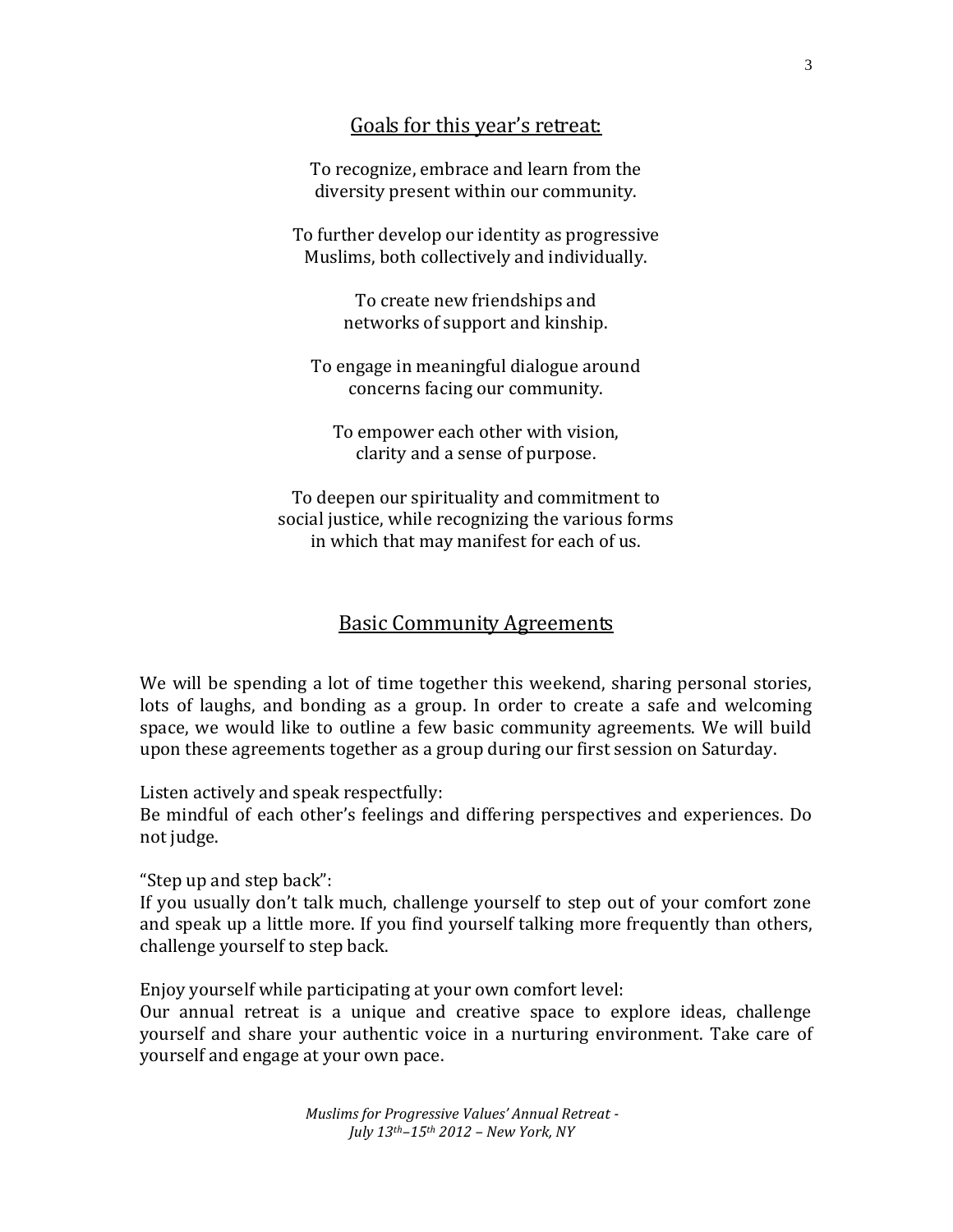# Inclusive and Welcoming Spaces for Ritual Prayer (*Salaat)*

# Welcome to the MPV Unity Mosque.

Our inclusive prayer spaces is a place of healing for everyone - for those who identify as Muslim, regardless of sect or tariqa. We also welcome those who do not identify as Muslim but need a space for healing, and those who are family, spouses/partners, friends, seekers and allies. We understand that women and men are equal agents of God in all aspects of ritual practice, regardless of their sexual orientation, gender identity or expression, age, race, class, dis/ability, HIV status, language, or any other grounds.

In setting up our prayer space, we strive to create a caring environment in which no one is segregated or excluded. This means that a man or a woman may lead prayers. Congregants are seated together and pray together as one community. Of course, individual men and women can choose to stand/sit to one side or the other if they prefer. Whether you pray regularly or not, we invite you to this open and welcoming space.

###

# **All presentations and activities will be at Hayden Hall. Lodging will be at the Horan.**

**In case of emergency, issues or concerns, contact Ani Zonneveld @ 323.842.2869 or info@mpvusa.org**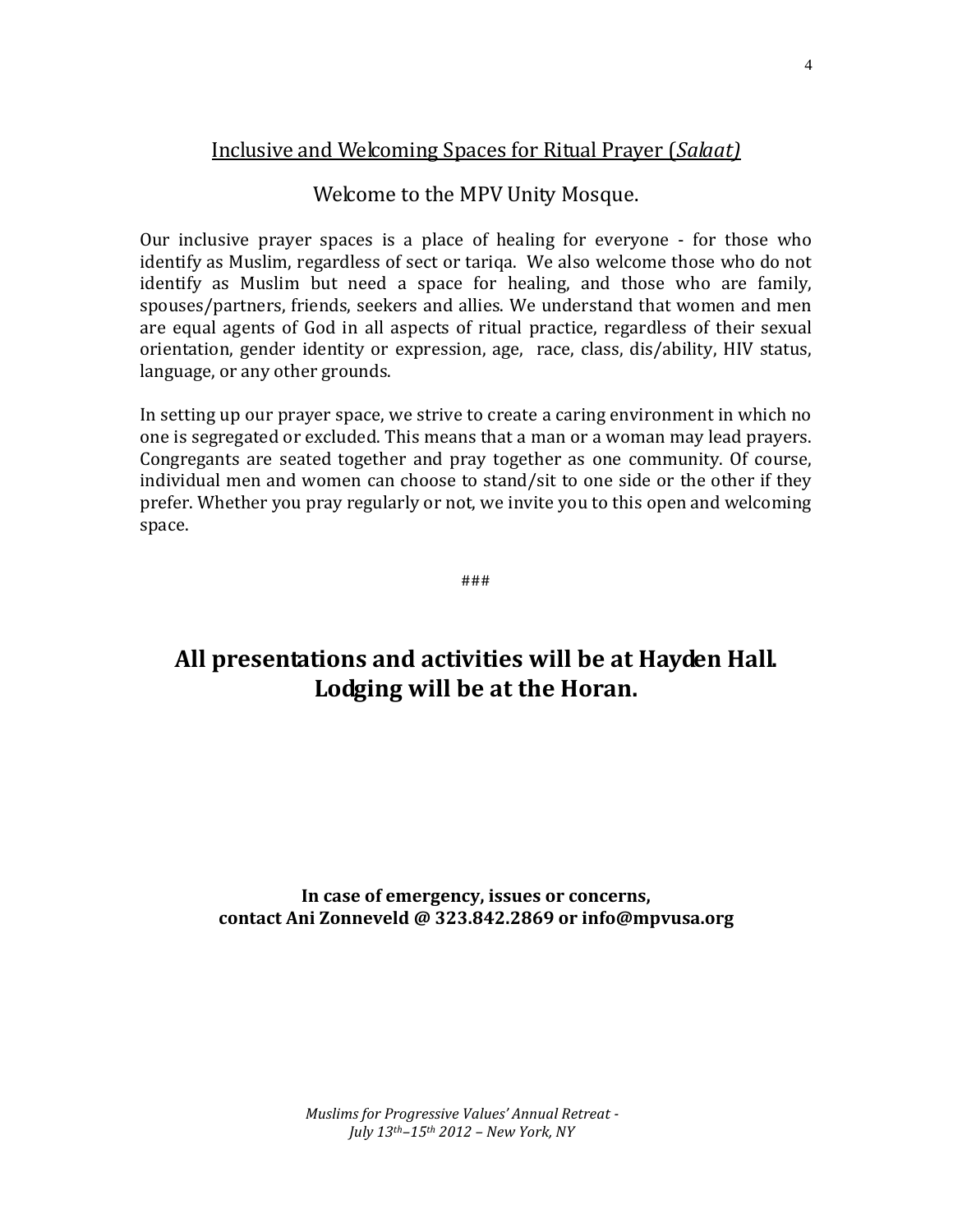Friday July 13th

6:00 – 9:00 PM: Reception at Hayden Hall Room 100

#### Saturday, July 14th

9:00AM-9:30AM: Welcome by MPV Co-founder & President Ani Zonneveld

9:30AM-11:00AM: Updates by heads of MPV Chapters: Shahla Khan Salter (Canada), Kelly Wentworth (Atlanta), Imam Daayiee Abdullah (D.C.) and Ani Zonneveld (Los Angeles) Also an update from Europe: L. Zahed (France)

11:00AM-12:00PM: *Workshop I*: What is religion? Presented by Sultan Abdulhameed

12:00PM-1:00PM: *Workshop II*: Discrimination, stigmatization, and mental health issues among ethnic, racial, and religious minority groups within the LGBTQ community. Presented by Tricia Moscato

1:00PM-2.00: Zuhr Prayer at 1:15PM followed by lunch at the college cafeteria.

2:00PM-3:30PM: *Workshop III:* Liberating the Palm Trees: A Progressive Muslim Teacher's Guide To Teenage Angst, Rebellion, And Even Atheism. Presented by Yarehk Hernandez

4:00PM-6:00PM: 9-11 Memorial – reflection, closure with a silent prayer

*Evening: Optional/informal gatherings/dinner*

#### Sunday. July 15th

9:00AM – 10:30AM: *Workshop IV:* HIV and Islamic Ethics. Presented by Kamal Fizazi and Matthew Simmonds

10:30AM-11:30AM: *Workshop V:* Women's Shura Council: Generating a space in which Muslim women can actively dialogue and collaborate on pressing issues of social justice, in order to articulate an ethical and egalitarian Islam. Presented by Daisy Khan

11:30AM-12:30PM: *Workshop VI*: Community Organizing Workshop. Presented by Muhammad Malik.

1:00PM-2.00: Zuhr Prayer at 1:15PM followed by lunch at the college cafeteria.

2:00PM-4:00PM: *Workshop VII:* "Coming Out Muslim" a performance by Terna Hamida and Wazina Zondon followed by a workshop "Islamophobia & Homophobia: Two Sides of the Same Coin". Presented by Imam Daayiee Abdullah

4:00PM-5:00PM: Wrap up & Closing Remarks *–* Presentation on Strategic 1-3 Year Plan & Group Discussion on Priority Issues By Board of Directors, Kelly Wentworth, Imam Daayiee and Ani Zonneveld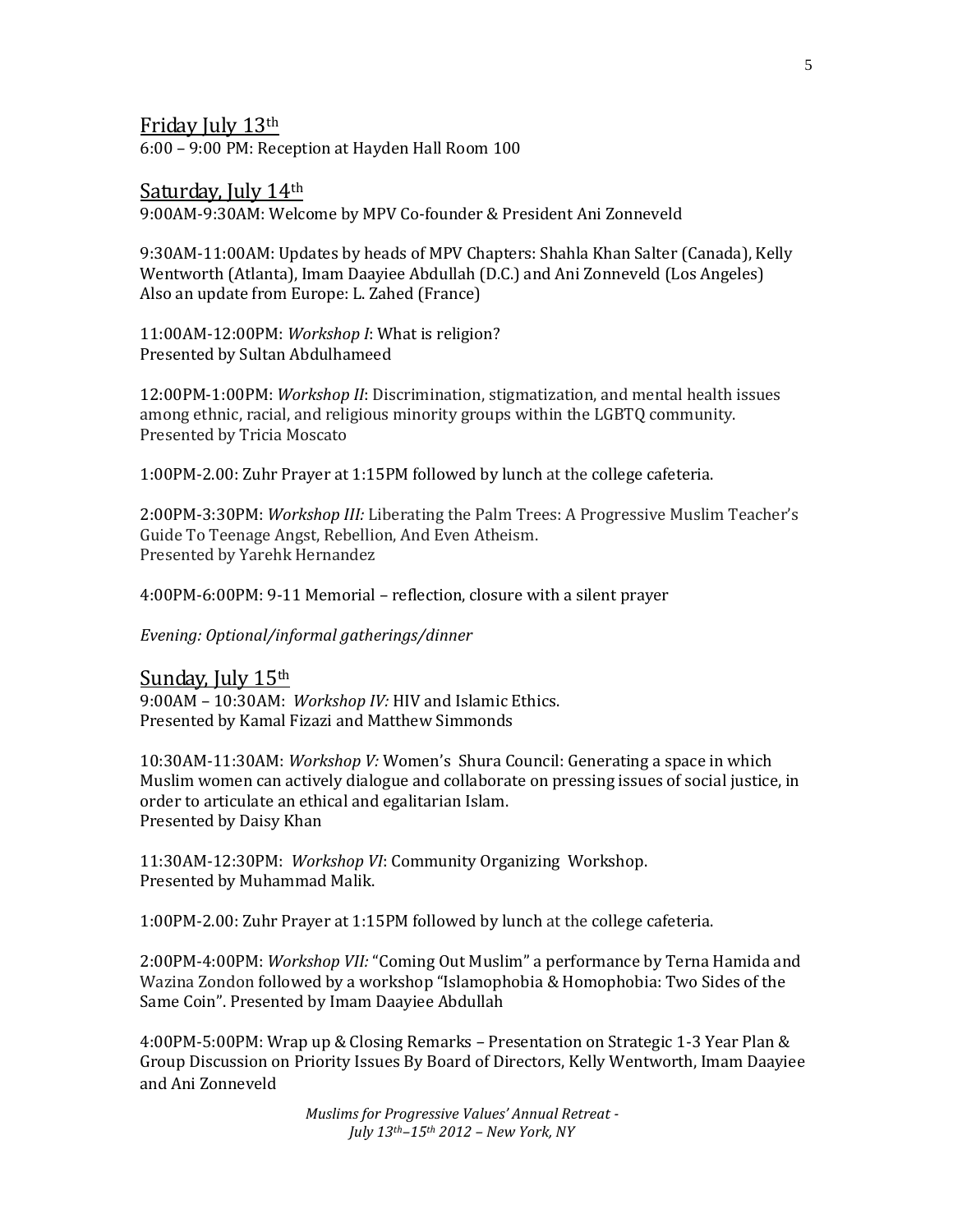# PROGRAM DETAILS

#### Report by MPV Chapter Presidents

#### Speakers' Bios:

Los Angeles: Ani Zonneveld is Co-Chief Editor of "Progressive Muslim Identities: Personal Stories from the U.S. and Canada". Ani is a songwriter, producer, and activist. As a songwriter/producer she has won many awards including a Grammy certification for her song contribution to Keb' Mo's album, "Keep It Simple". Post 9/11 she wrote and produced the first Islamic pop album by a female singer, titled "Ummah Wake Up", followed by "One", an interfaith album. Her latest project "Islamic Hymns: Celebration of Life" again is another first in Islamic songs. Uniquely blending her two worlds of music and social activism into one, Ani speaks and sings her message of social justice, human rights, and peace, from a Muslim's perspective. She also has her own column "Ummah Wake Up" for Aslanmedia.com. In 2006, she was named a Muslim Leader of Tomorrow by the American Society for Muslim Advancement. As co-founder and president of Muslims for Progressive Values, a national grass-roots organization, she has organized interfaith arts and music festivals, performs wedding services for mixed faith and gay couples.

Canada: Shahla Khan Salter chairs the new Muslims for Progressive Values Ottawa, soon to be Muslims for Progressive Values Canada. She is a lawyer by profession, having received her Call to the Bar from the Law Society of Manitoba in 1992. She has practiced family law extensively, served as counsel to the Islamic Education Foundation of Manitoba and assisted the Canadian Council of Muslim Women in its successful campaign to end faith based arbitration in the Province of Ontario. She has conducted seminars for the Canadian Council of Muslim Women on a comparison of Muslim Family Law and Canadian Family Law and for Crime Prevention Ottawa to raise awareness of domestic violence against women in Canada's Muslim community. She is also an executive member of the Community Council for Ethno-Cultural Equity, and an advisory committee to the Ottawa Carleton District School Board, on issues respecting discrimination.

D.C: Imam Daayiee Abdullah is a prominent sexuality rights activist within Muslim and interfaith contexts, and Imam of Masjid el-Tawhid An-Nur Al-Isslaah (Mosque for Enlightenment and Reform), and affiliated with the California-based organization MPV (Muslims for Progressive Values) as MPV-Washington, DC co-chapter leader. Daayiee is a scholar, a former public interest lawyer and a specialist in Shari'ah Sciences/Quranic Interpretation. He frequently lectures internationally on progressive Muslim concepts, interfaith networking and the development of inclusive revisions of Islamic theological thought and interpretations of shari'ah. He has also long been involved in actively promoting understanding and awareness of issues of racial, sexual and gender equality both within and beyond Muslim communities.

Atlanta: Kelly Wentworth was inspired by her strong belief in an open and inclusive worship space to create the American Islamic Fellowship (AIF) in Atlanta, GA in 2007. In 2011, AIF became a part of Muslims for Progressive Values and Kelly joined its board. In Atlanta, she has helped create a mosque space with weekly prayers, educational programs and chaplaincy and officiant services. Kelly received a Bachelor of Science in Electrical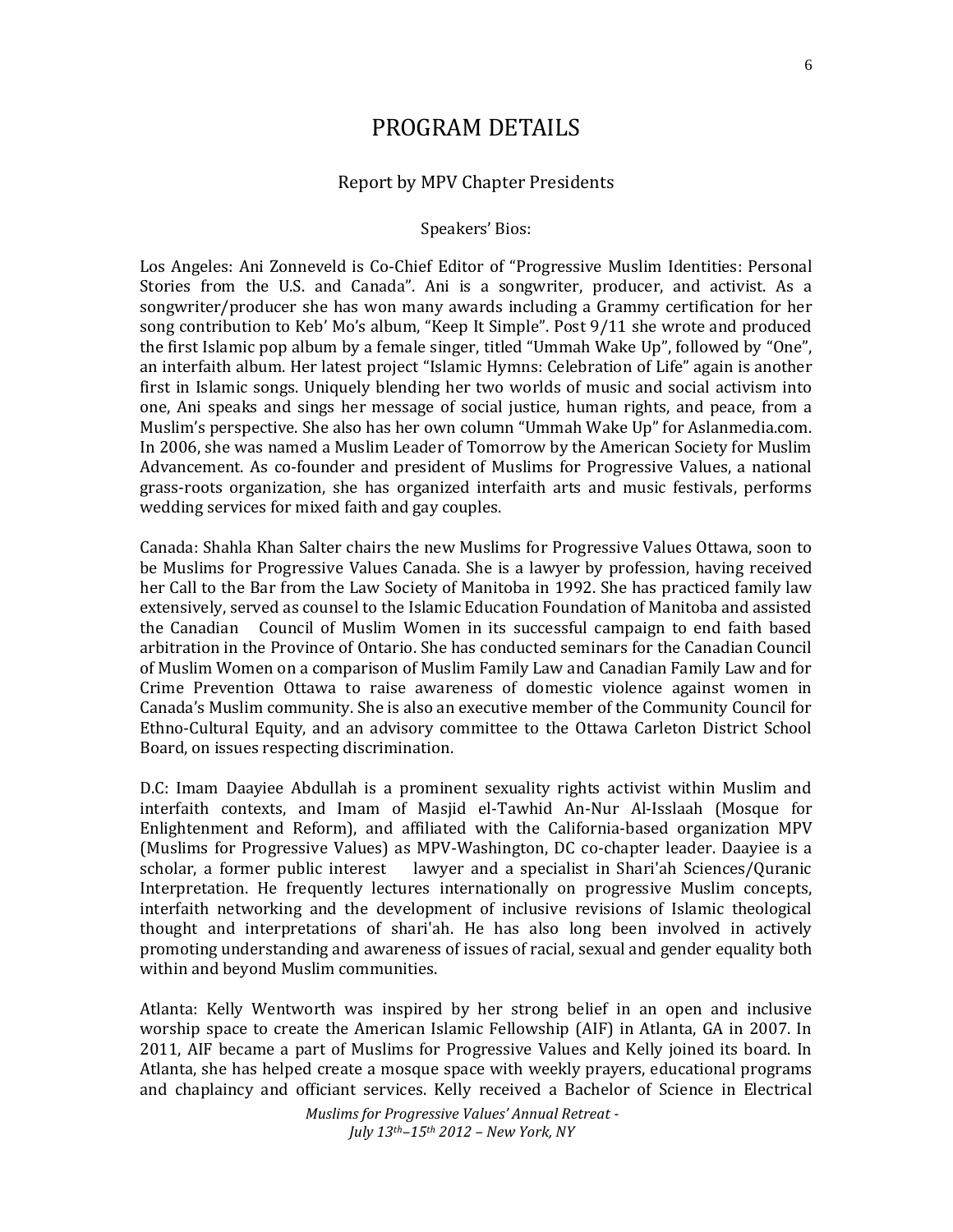Engineering and a Bachelor of Arts in Foreign Language from Tennessee Technological University and is currently pursuing a Masters of Information Systems Management from Tennessee Technological University and is currently from Devry University. She spent two years in Yemen and worked as an EFL Instructor where she received a diplomacy citation from the U.S. Department of State. Kelly actively participates in human rights, women's rights and LGBT rights efforts everywhere she can. She is also a part of various projects that promote music and arts in the community.

#### Special Guest – France: Ludovic Lotfi Mohamed

Zahed, during his adolescence in Algeria, studied Qur'an exegesix-Tafsir al-Qur'an - and the pillars of the Islamic orthopraxy-usul al-fiqh. He is now master of cognitive psychology, graduate from the Ecole Normale Superieure in cognitive sciences and currently a PhD candidate in anthropology of religion matters at the EHESS on the theme of Islam and homosexuality. He is the founder and spokesman of the association of Homosexual Muslim de France organization - HM2F. He was a founder of the first association of young people living with HIV/AIDS in France-JHs+, and he is also president and founder of the of AIDS Children World Tour organization - TDMES.

## Workshop I: What is Religion? By Sultan Abdulhameed

It is commonplace for people to think of religion as mandating a large number of rules and commandments that must be followed in order to be in the favor of God. But Sura 98 points out that the requirements of religion are very few: faith in God, regular prayer and charity with the condition that we be sincere. Implications of this teaching will be discussed in this meeting.

#### Speaker's Bio:

From 1992 to 2000 Sultan Abdulhameed organized classes for adults and children at the Islamic Center of Long Island in Westbury. During this time he also taught interpretation of Hadith to adults. He served as president of the Islamic Center during 1994-1996.

From 2000 to the present Sultan Abdulhameed has been teaching at the Muslim Reform Movement Organization in their weekly meetings in Brookeville, NY. His method of teaching the Quran focuses on one *aya* at a time and replaces the *khutba* with an interactive discussion with the audience.

His book "The Quran and the Life of Excellence" was published in 2010

7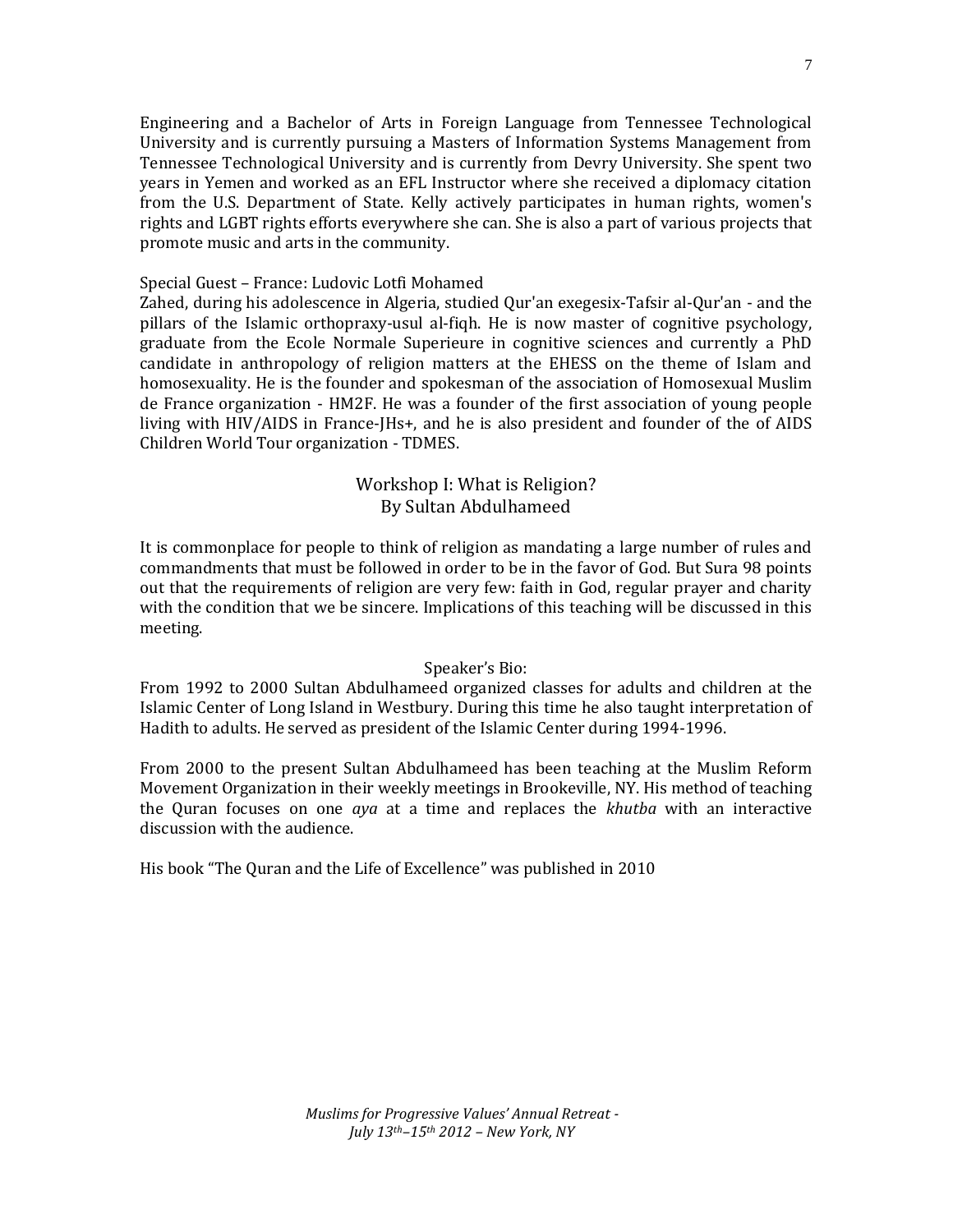# Workshop II: Discrimination, Stigmatization, and Mental Health Issues Among Ethnic, Racial, and Religious Minority Groups Within the LGBTQ Community Presented By Tricia Moscato

Discrimination and hate crimes toward the Lesbian, Gay, Bisexual, Transgender, and Queer (LGBTQ) population are still prevalent in the United States and across the globe, despite recently improved societal attitudes and behaviors. However, there remains a dearth of knowledge regarding the mental health of LGBTQ persons of ethnic, racial, and religious minority groups. This study is the first to fill the gap in the literature. A cross-sectional survey method collected data from randomly recruited participants in seven states (New York, New Jersey, California, Florida, Hawaii, Michigan, and Texas) through a compiled list of community organizations, colleges, and universities. Results found that participants experienced high rates of depression, and that minority status can serve as both risk and protective factors for discrimination and stigma in LBGTQ individuals. Findings could lay the foundation for future studies by helping healthcare providers realize the mental health implications that multiple minority statuses can have on the identity of LGBTQ individuals and communities. Mental heath providers and policy makers can better address these issues by designing programs to specifically address the unique needs of the minority LGBTQ community.

#### Speaker's Bio:

Tricia Moscato has worked as a research assistant with Dr. Wahiba Abu-Ras since 2010. Ms. Moscato has assisted Dr. Abu-Ras in several research studies on a range of topics including chaplaincy and spiritual care services in New York City hospitals, the civic involvement of Muslim physicians in American society, the mental health of Muslim military personnel fighting in Iraq and Afghanistan, and war veterans' access to health services. Ms. Moscato has worked with other researchers (Dr. Rose Perez and Dr. Zulema Suarez of Fordham University) on issues of loss among the Cuban American community. Ms. Moscato has been acknowledged in four scholarly articles submitted by Dr. Wahiba Abu-Ras of Adelphi University, played an active role as Project Manager in the development of two government grant proposals, and has presented at a national conference of the Council on Social Work Education in Atlanta, GA (2011). She also took an active role in conducting individual faceto-face and telephone interviews with participants for studies on military personnel and LGBTQ populations. Currently, Ms. Moscato is collaborating with Dr. Abu-Ras, as a coauthor, on mental health issues among LGBTQ individuals of minority groups.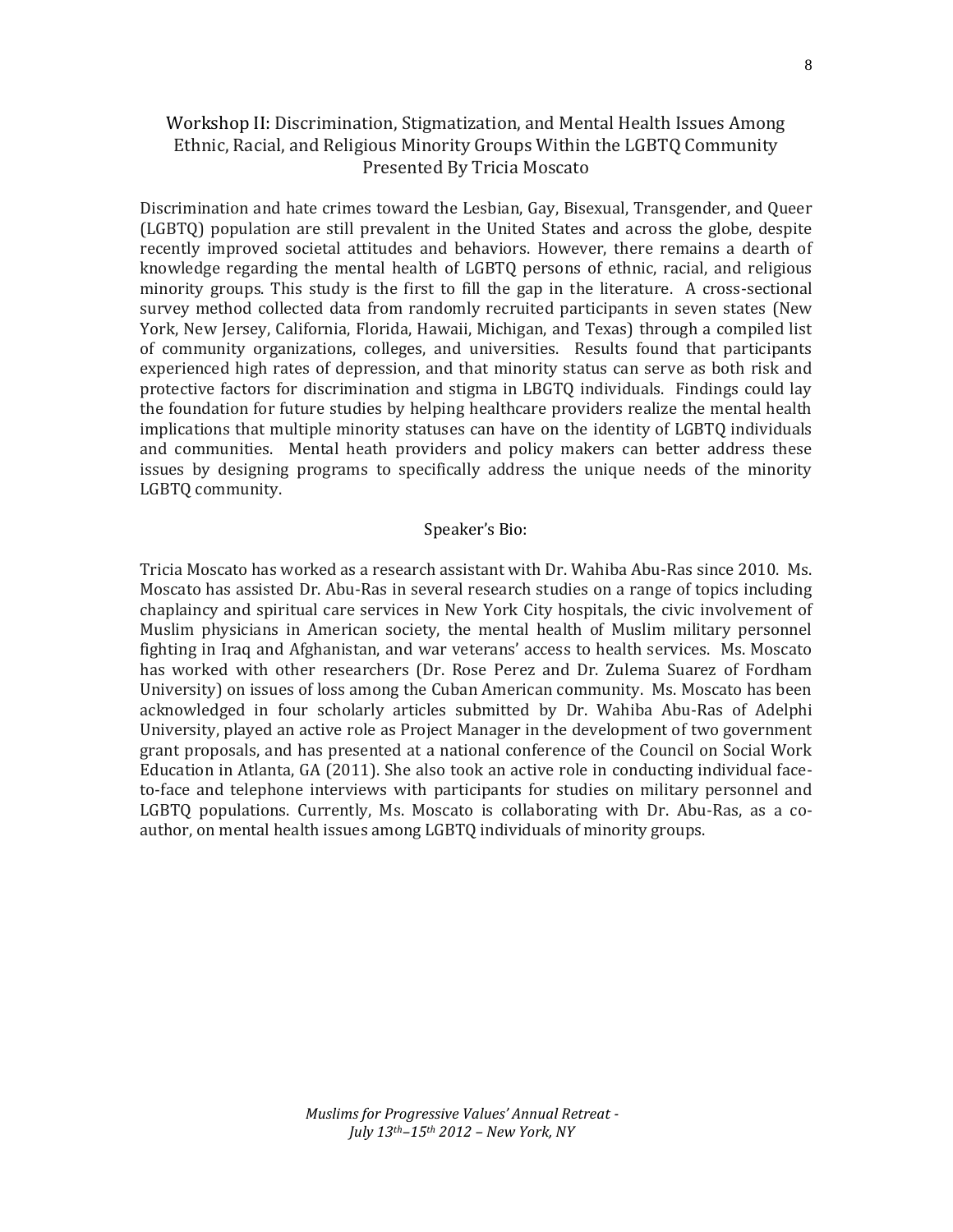## Workshop III: Liberating the Palm Trees: A Progressive Muslim Teacher's Guide to Teenage Angst,Rebellion, and Even Atheism. By Yarehk Hernandez

This workshop is designed to demonstrate teaching strategies and pedagogical philosophies that are implementable within a Progressive Muslim curriculum. Participants will be asked to physically manifest their spirituality through the act of creation, while tapping into their inner child. Through this process we will channel the creative forces of the Divine that envelop us daily and share within a safe space our core beliefs both through art and verbal descriptions.

#### Speaker's Bio:

Yarehk Hernandez is an educator, poet and progressive Muslim activist. He completed his undergraduate studies at the City University of New York, where he majored in Middle East History and minored in Comparative Religion. He completed his graduate studies at the University of Pennsylvania, where he received a Master of Science in Education and majored in Secondary Social Studies/Citizenship education. Yarehk has also spent time traveling and studying Ilm al‐Tassawuf (Sufism).

#### Workshop IV: HIV and Islamic Ethics By Kamal Fizazi and Matthew Simonds

What does Islam say about HIV/AIDS (the Qur'an, Imams, your grandmother the Hajja, your brother or sister)? What are the ethical questions that Muslims should consider vis-à-vis HIV & AIDS? How should Muslims treat people living with HIV/AIDS? Are any Muslims infected or affected by HIV/AIDS? Is there a Muslim way to do HIV-prevention work? What would a Muslim contribution to the fight against HIV-infection look like? How do we help our brothers and sisters protect themselves and reduce rates of HIV-infection in our communities? What relationship exists between the stigma of being infected or affected by HIV/AIDS and the stigma of being Muslim in the West today? What does Islam have to say about fighting oppression that can apply to people living with HIV/AIDS? These are some of the questions that this workshop will explore and address. Join us, add your knowledge and awareness to the conversation, share your favorite Qur'anic verses or hadith, your questions and concerns, and help us strategize ways to dispel myths, accept realities, and build inclusive, safe, just, and healthy communities for all.

#### Speakers' Bios:

Kamal Fizazi is an independent public policy professional, who provides advisory services to businesses and non-profit organizations in strategic planning, program development, and talent management and diversity initiatives. Kamal has content expertise in human rights, diversity, public health, urbanization, interfaith efforts, and regional expertise in the US, the Middle East and Africa. Kamal also provides technical assistance in fundraising and development, public education and media advocacy (including social media), general research and writing and community organizing.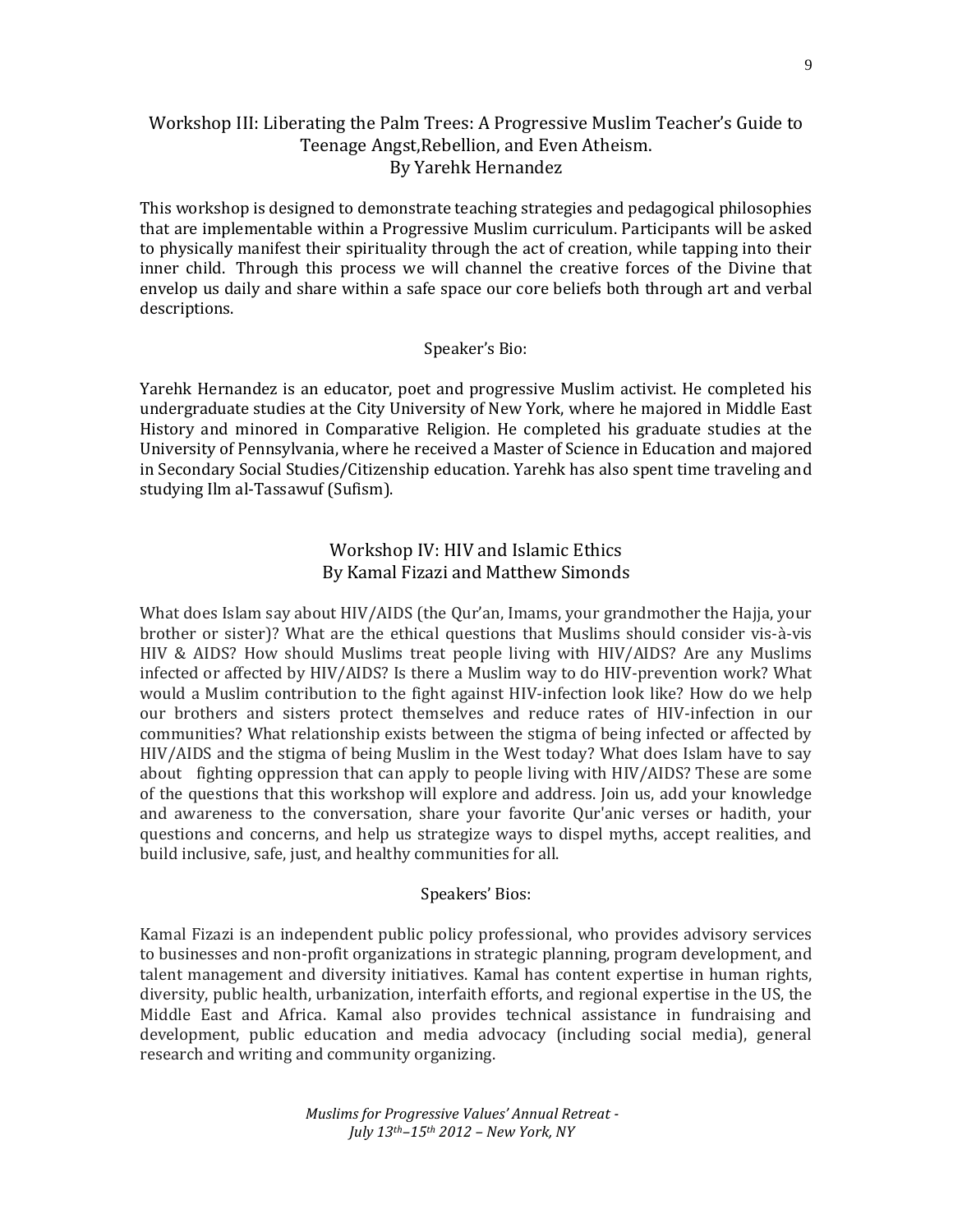Matthew Simonds has a PhD in Near Eastern Studies from the University of California, Berkeley with primary areas of study in Sufism, medieval Islamic history, and Islamic law and theology. He grew up in France, England, Spain, and Germany, has travelled extensively in the Middle East and lived in Cairo for three years where he studied Arabic at the Center for Arabic Study Abroad and did research at the American Research Center in Egypt.

He has also been living with HIV for approximately 30 years. As an HIV+ gay identified Muslim, he is particularly sensitive to the intersection of faith and health, particularly as it relates to how people with HIV/AIDS find ways to live meaningfully with the disease through their Muslim faith, and how the challenge of living with the disease sometimes creates challenges to faith.

Matthew currently lives near Palm Springs, California with his partner of 14 years, their dog, two cats, a Moluccan cockatoo, and a 250 gallon fish tank.

# Workshop V: Women's Shura Council By Daisy Khan

We, members of the Global Muslim Women's Shura Council, declare gender equality to be an intrinsic part of the Islamic faith. As Muslims, we affirm our conviction that the Muslim woman is worthy of respect and dignity, that as a legal individual, spiritual being, social person, responsible agent, free citizen, and servant of God, she holds fundamentally equal rights to exercise her abilities and talents in all areas of human activity. Furthermore, we insist that these rights are embedded within the Qur'an and six objectives of Shari'a - the protection and promotion of religion (al-din), life (al-nafs), mind (al-'aql), family (al-nasl), wealth (al-mal), and dignity (al-'ird). As the Shura Council, we embrace our collective and individual responsibility to work towards building a unified change movement of Muslim women – driven by compassion and justice – that will enable Muslim women to realize their full potential as individuals and in relationship to family, community, nation, and globe.

#### Speaker's Bio:

Daisy Khan is Executive Director of the American Society for Muslim Advancement (ASMA), a New York-based non-profit dedicated to strengthening an expression of Islam based on cultural and religious harmony and building bridges between Muslims and the general public. At ASMA, she has led numerous interfaith events like the theater production Same Difference and the Cordoba Bread Fest banquet. She has launched two groundbreaking flagship programs: the Muslim Leaders of Tomorrow (MLT) and Women's Islamic Initiative in Spirituality and Equality (WISE), global movements to empower Muslim youth and women.

Khan regularly lectures around the globe and has participated in panels with Christians, Jews, and Buddhists. She has appeared on numerous media outlets, including CNN, Al Jazeera, and BBC World's Doha Debates, and she often contributes to documentaries on Islam and Muslims. She is a weekly columnist for the Washington Post's "On Faith" and is frequently quoted in print publications such as Time Magazine, Newsweek, Chicago Tribune, and the New York Times.

Born in Kashmir, Khan spent twenty-five years as an interior architect for various Fortune 500 companies before committing to full-time community service. She is the recipient of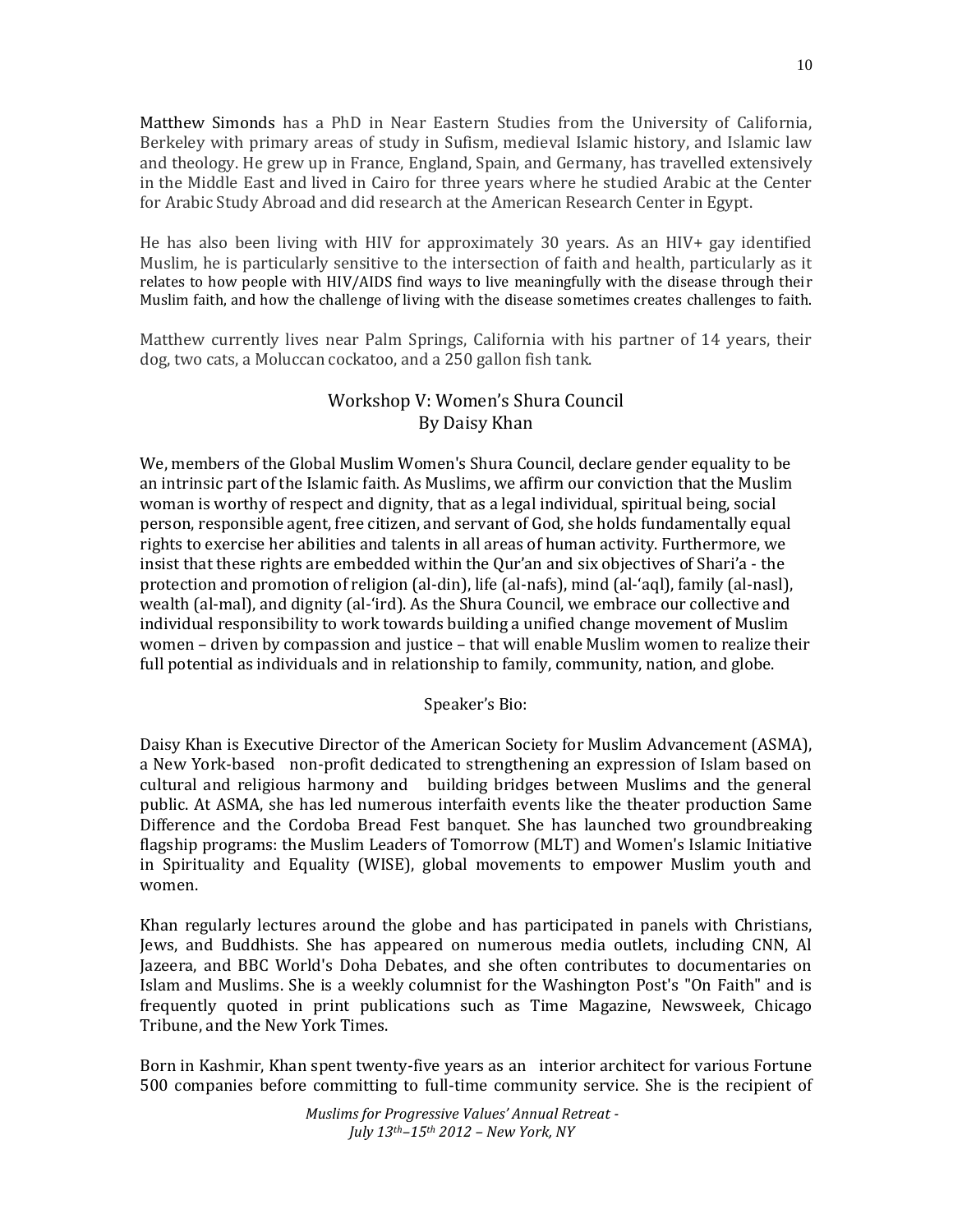numerous awards, including the Interfaith Center's Award for Promoting Peace and Interfaith Understanding, Auburn Seminary's Lives of Commitment Award, the Annual Faith Leaders Award, and 21 Leaders for the 21st Century.

# Workshop VI: Community Organizing Workshop By Muhammed Malik

#### Speaker's Bio:

Muhammed Malik is a human rights advocate and social commentator, born and raised in Miami, Florida. He is the former Executive Director of CAIR (South Florida) and recently worked for the ACLU Florida as its Racial Justice and Voting Rights Specialist. Mr. Malik also works as a Co-Producer of the acclaimed "Let's Talk About It" weekly radio program, serves as a Boardmember of South Florida Interfaith Workers Justice, and sits on the Green Party's International Affairs Committee. A recipient of SAALT's "Changemaker Award" and BORDC's "Patriot Award," Muhammed was recently selected as a "2011 Profile of Courage," along with Amy Goodman and Glenn Greenwald, by Loonwatch.com, a popular satirical website that monitors and exposes bigots and reactionaries.

# Workshop VII: Performance: "Coming out Muslim" Workshop: Islamophobia & Homophobia: Two Sides of the Same Coin By Terna Hamida, Wazina Zondon and Imam Daayiee Abdullah

This workshop is divided into two parts. *Coming Out Muslim: Radical Acts of Love* captures stories and experiences of being at the intersections of Islam and queerness and its relationship to family, lovers, one's sense of self and relationship with our faith.

Terna Tilley-Gyado and Wazina Zondon utilize traditional storytelling and conversation as the medium for exploring the broad range of their experiences as queer Muslims. The stories *Coming Out Muslim* tell range from tales about other people's theories about where queerness comes from, the gifts of being queer and Muslim, the tension between one's culture and religion, and love - romantic and spiritual.

Islamophobia and Homophobia: Two Sides of the Same Coin. Islamophobia and Homophobia promote misinformation, misrepresentation and broad-based misunderstanding. "Broad brush" negative language, applied and implied in the media, express theological, societal and political views that increase feelings of being lost in unfamiliar terrain. People end up fearing "others" visually and intellectually different than themselves. Where an individual represents several identities, e.g., race, gender, sexual orientation, religion, non-Western culture, just to name a few, how people respond to these "differences" unveils for the observer many an underlying fears of the unknown / unfamiliar. Are we stuck in the middle of this exchange or do we have the tools to reshape the dialogue? Workshop participants will discuss two frames: (1) Does Islamic orthodoxy restrict "liberation" for non-Muslims and LGBT communities? (2) Does progressive Muslim theology liberalize, under freedom of speech, Islamic and Homophobic tenets via UNDHR